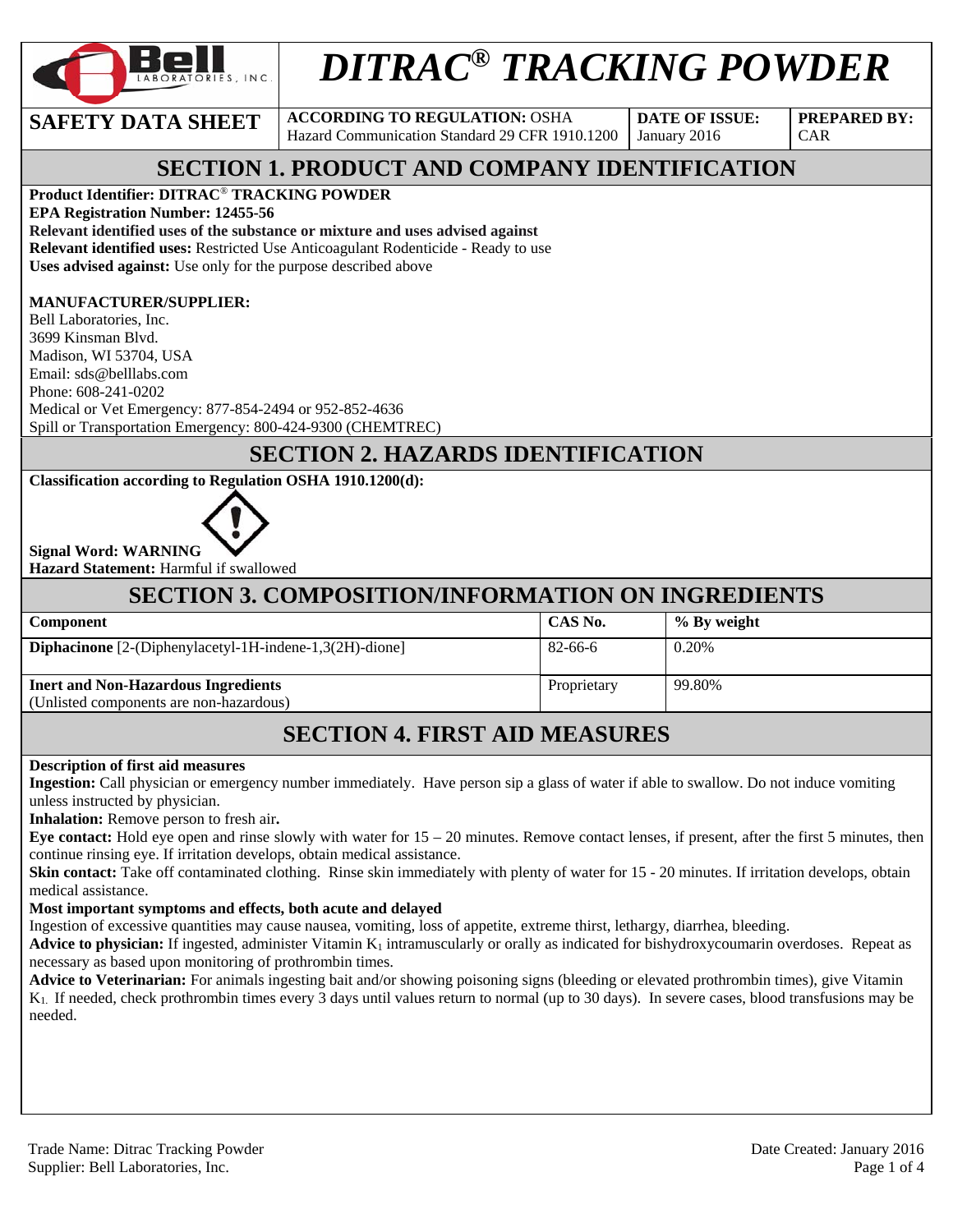### **SECTION 5. FIRE-FIGHTING MEASURES**

#### **Extinguishing media**

Suitable Extinguishing Media: water, foam or inert gas.

Unsuitable Extinguishing Media: None known.

**Special hazards arising from the mixture:** High temperature decomposition or burning in air can result in the formation of toxic gases, which may include carbon monoxide.

**Advice for firefighters:** Wear protective clothing and self-contained breathing apparatus.

### **SECTION 6. ACCIDENTAL RELEASE MEASURES**

**Personal precautions, protective equipment and emergency procedures**: Gloves should be worn when handling the bait. A dust mask or approved respirator should be worn to prevent inhalation. Collect spillage without creating dust.

**Environmental precautions:** Do not allow bait to enter drains or water courses. Where there is contamination of streams, rivers or lakes contact the appropriate environment agency.

**Methods and materials for containment and cleaning up**

**For Containment:** Sweep up spilled material immediately. Place in properly labeled container for disposal or re-use.

**For Cleaning Up:** Wash contaminated surfaces with detergent. Dispose of all wastes in accordance with all local, regional and national regulations.

**Reference to other sections:** Refer to Sections 7, 8 & 13 for further details of personal precautions, personal protective equipment and disposal considerations.

### **SECTION 7. HANDLING AND STORAGE**

**Precautions for safe handling**: Do not handle the product near food, animal foodstuffs or drinking water. Keep out of reach of children. Do not use near heat sources, open flame, or hot surfaces. As soon as possible, wash hands thoroughly after applying bait and before eating, drinking, chewing gum, using tobacco, or using the toilet.

**Conditions for safe storage, including any incompatibilities:** Store only in original container in a cool, dry place, inaccessible to pets and wildlife. Do not contaminate water, food or feed by storage or disposal. Keep containers closed and away from other chemicals.

### **SECTION 8. EXPOSURE CONTROLS/PERSONAL PROTECTION**

| <b>Established Limits</b> |  |
|---------------------------|--|
|                           |  |

| Component   | <b>OSHA</b>     | <b>ACGIH</b>    | <b>Other Limits</b> |
|-------------|-----------------|-----------------|---------------------|
| Diphacinone | Not Established | Not Established | Not Established     |

**Appropriate Engineering Controls:** Not required

**Occupational exposure limits:** Not established

#### **Personal Protective Equipment:**

**Respiratory protection:** A dust mask or approved respirator should be worn to prevent inhalation.

**Eye protection:** Not required

**Skin protection:** Shoes plus socks, and waterproof gloves.

**Hygiene recommendations:** Wash thoroughly with soap and water after handling.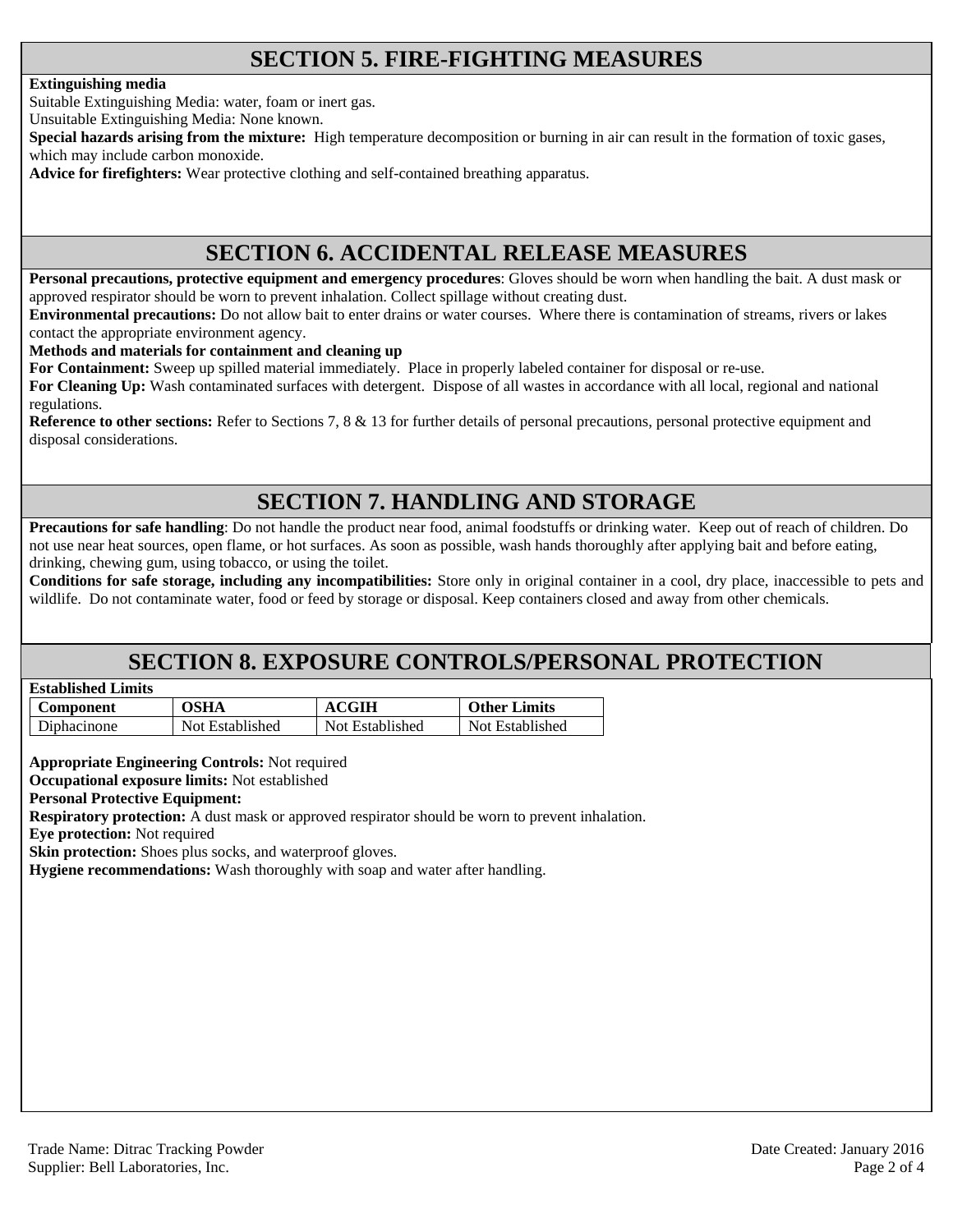### **SECTION 9. PHYSICAL AND CHEMICAL PROPERTIES**

**Information on basic physical and chemical properties Appearance/Color:** Tan powder **Odor:** None **Odor Threshold:** Not applicable, odor not associated with a hazardous material. **pH:** Not applicable, is not dispersible with water. **Melting point:** Not applicable to rodenticide bait **Boiling point:** Not applicable to rodenticide bait **Flash point:** Not applicable, does not contain components classified as flammable. **Evaporation rate:** Not applicable, is a solid. **Flammability:** Not applicable, is a solid. **Upper/lower flammability or explosive limits:** Not applicable, does not contain components classified as flammable or explosive. **Vapor Pressure: Vapor Density:**  Not applicable to rodenticide bait Not applicable, is a solid **Relative Density:**  $3.82 \text{ g/mL}$  @ 20°C **Solubility (water):** Not water soluble **Solubility (solvents): Not applicable to rodenticide bait Partition coefficient: n-octanol/water:** Not applicable to rodenticide bait **Auto-ignition temperature:** Not applicable, does not contain components classified as flammable. **Decomposition temperature:** Not applicable to rodenticide bait **Viscosity:** Not applicable, is not a liquid.

#### **SECTION 10. STABILITY AND REACTIVITY**

**Reactivity:** Stable when stored in original container in a cool, dry location.

**Chemical stability:** Stable when stored in original container in a cool, dry location.

**Possibility of hazardous reactions:** Refer to Hazardous decomposition products

**Conditions to avoid:** Avoid extreme temperatures (below 0°C or above 40°C).

**Incompatible materials**: Avoid strongly alkaline materials.

**Hazardous decomposition products:** High temperature decomposition or burning in air can result in the formation of toxic gases, which may include carbon monoxide.

### **SECTION 11. TOXICOLOGICAL INFORMATION**

**Information on toxicological effects** 

**Acute Toxicity** 

**LD50, oral (ingestion):** 840 mg/kg (rats) (Diphacinone Rat LD50 oral: 2.3 mg/kg bw).

**LD50, dermal (skin contact):** > 1800 mg/kg (rats) (Diphacinone rabbit LD50 dermal: 3.6 mg/kg bw).

**LC50, inhalation:** > 5.13 mg/liter (rats) (Diphacinone rat LD50 inhalation: 0.6 ug/L).

**Skin corrosion/irritation:** Not irritating to skin.

**Serious eye damage/Irritation:** Not irritating to eyes.

**Respiratory or skin sensitization:** Dermal sensitization: Not a Sensitizer (Guinea pig maximization test).

**Germ cell mutagenicity:** Contains no components known to have a mutagenetic effect.

**Carcinogenicity:** Contains no components known to have a carcinogenetic effect**.** 

| ∕on<br>ுபட        | vm<br>.             | $\sim$            | $\sim$ $\sim$ $\sim$<br>נטע |
|-------------------|---------------------|-------------------|-----------------------------|
| $\mathbf{r}$<br>້ | N∩t<br>1.012<br>ാധം | Not<br>. .<br>wuu | listec<br>NO1.              |

**Reproductive Toxicity:** No data

**Aspiration Hazard:** Avoid breathing dust. May be harmful if inhaled.

**Target Organ Effects:** Reduced blood clotting ability.

## **SECTION 12. ECOLOGICAL INFORMATION**

**Ecotoxicity Effects:** This product is extremely toxic to fish, birds and other wildlife. Dogs and predatory and scavenging mammals and birds might be poisoned if they feed upon animals that have eaten this bait. Do not apply this product directly to water or to areas where surface water is present or to intertidal areas below the mean high water mark. Runoff also may be hazardous to aquatic organisms in water adjacent to treated areas. Do not contaminate water when disposing of equipment wash water or rinsate.

Persistence and degradability: Product is inherently biodegradable.

**Bioaccumulative potential:** Not determined. Diphacinone water solubility is extremely low (< 0.1mg/l).

**Mobility in Soil:** Not determined. Mobility of Diphacinone in soil is considered to be limited.

**Other adverse effects:** None.